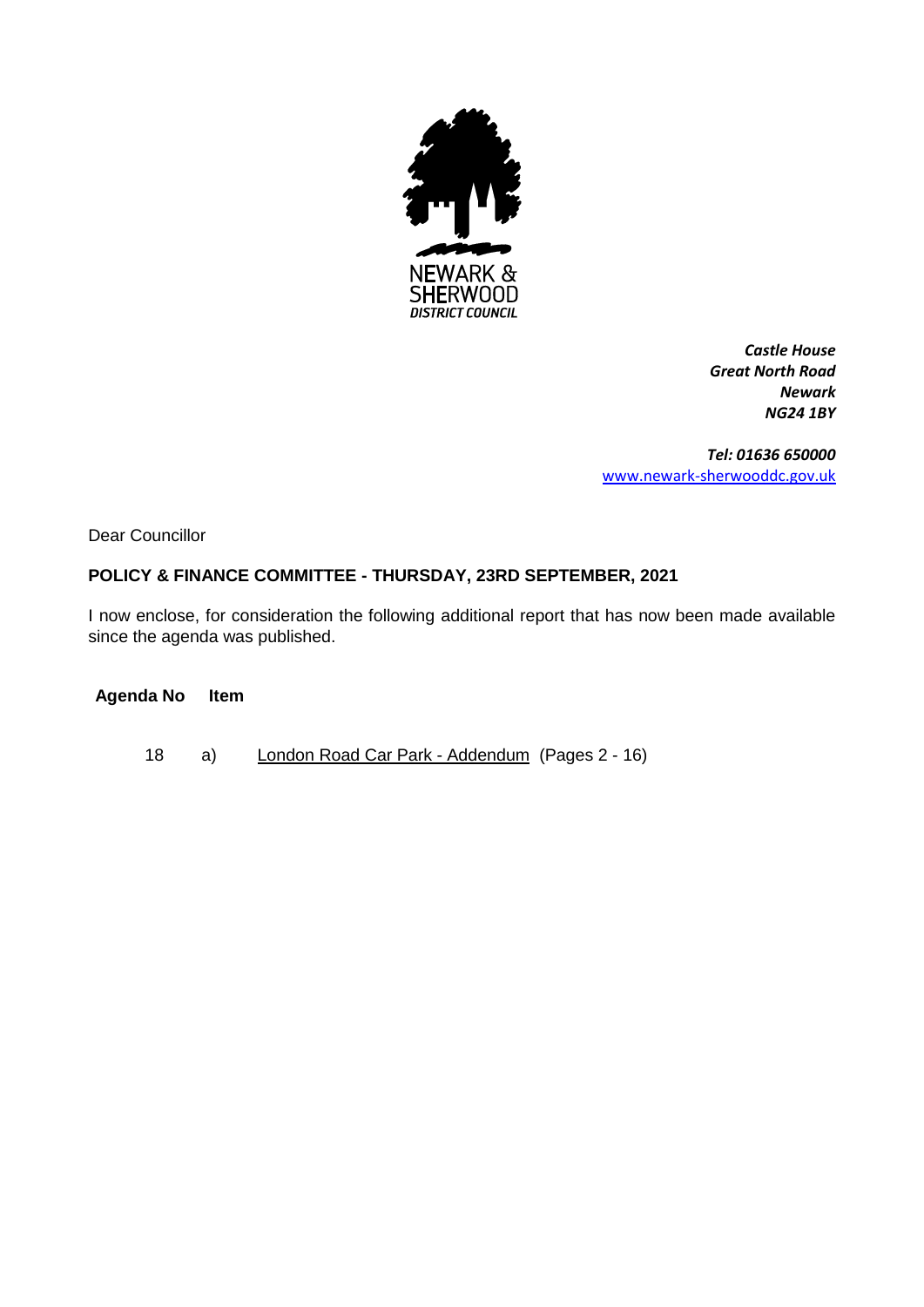#### **POLICY & FINANCE COMMITTEE 23 SEPTEMBER 2021**

### **LONDON ROAD CAR PARK UPDATE - ADDENDUM**

**Members will be aware that this item is presented with a public and Exempt report, the latter on the basis that there is information presented which could, dependant on the decision Members make, be commercially sensitive. Notwithstanding this and in the interests of full transparency, a redacted version of the Exempt report is provided below.**  Agenda Item 18a<br>
Ind Exempt report, the latter<br>
dependant on the decision<br>
and in the interests of full<br>
lelow.<br>
Ectors have made additional<br>
r formal representations in<br>
to the Committee meeting<br>
ill be circulated in full

**Following the publication of the original agenda a number of objectors have made additional representations or have indicated an intention to submit further formal representations in advance of the meeting.** 

**Representations to date are captured below. Any received prior to the Committee meeting (provided they are received prior to 12 noon on 23 September) will be circulated in full to all Members.** 

**At the time of writing 81 objections have been received, 22 of which have been via the local MP. These build upon the 1,700 signatory petition previously reported to Full Council. Concerns raised include:**

- **Any assessment of 'value for money' should acknowledge that trees and green space are of 'value' which cannot be monitorised but which are more important in this case that simply the financial implications of not implementing the car park**
- **Newark has very little open space, particularly in the town centre and the little which it has should be protected**
- **The trees to be removed have been there for many years, could be there for many more years and have significant carbon capture that would be lost if they were removed**
- **Any replacement trees would take decades to establish and make anywhere close a contribution in visual and carbon terms**
- **The loss of the green space and trees will detrimentally and irreversibly affect the setting of the Municipal buildings and the wider area**
- **There is no need for additional car parking for the town and even if there were there would be more appropriate sites available to provide expanded car parking for the town**

Any redacted information is shown as **xxxxx.** For ease any new text which has been added for **context is bolded red.**

**Exempt Report (as originally published with and additional text).** 

#### **1.0 Purpose of Report**

- 1.1 A review of the London Road Car Park extension scheme was requested in response to a petition presented to Full Council on 7 March 2019 entitled 'help to halt plans to turn a town centre garden into a car park.'
- 1.2 This report presents to Members a proposal following this review.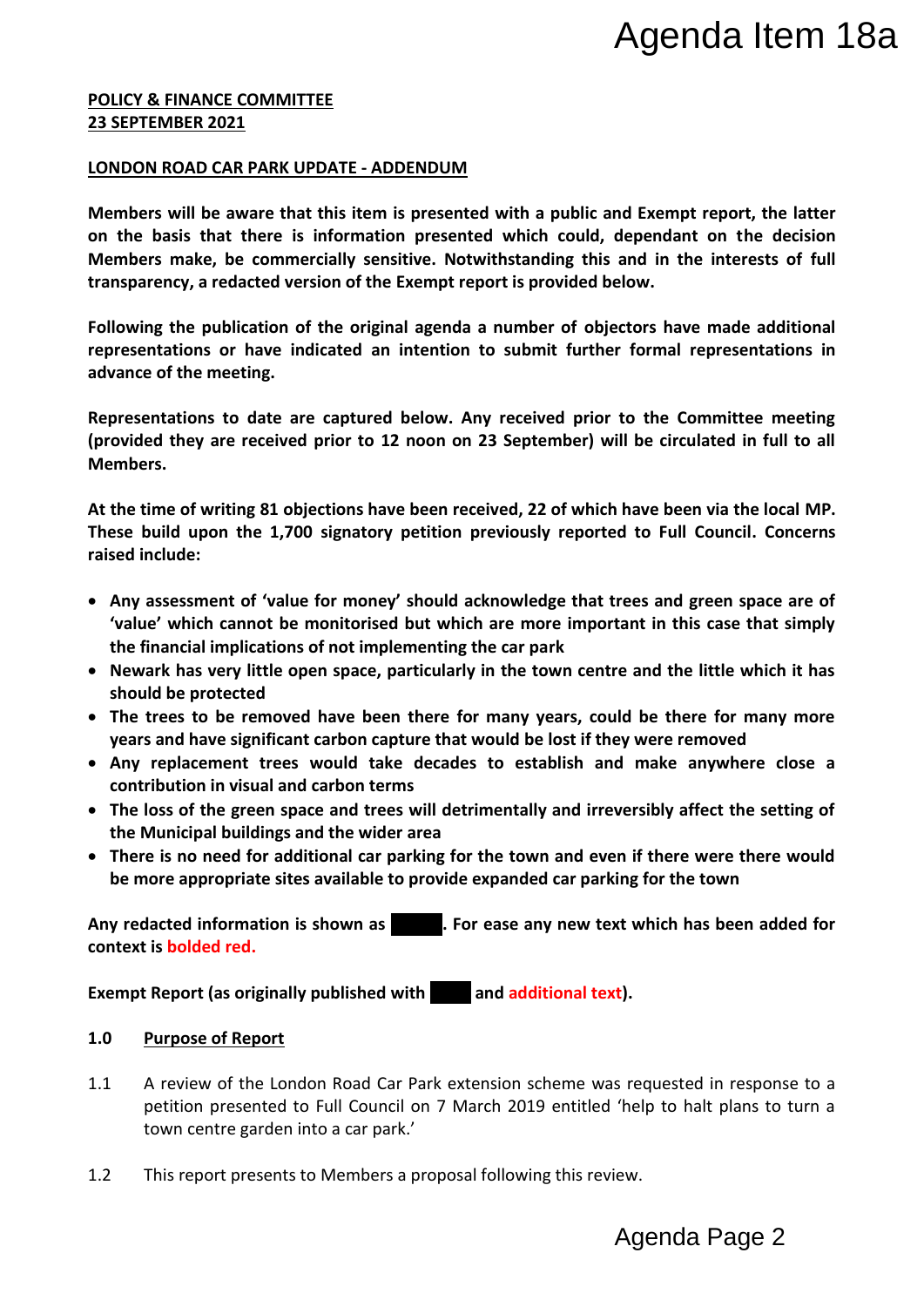1.3 *Fig One: A map of the area/s in question below:*



#### **2.0 Background Information - Timeline**

- 2.1 Following a period of marketing the Council sold the former Municipal Buildings and its associated green space to Datch Properties Ltd. (DPL) on 1 November 2016 for £450,000. As of August 2021 the buildings within the site are owned by JAJ.
- 2.2 The current London Road Car Park has 163 car parking bays. 149 of these 163 bays are chargeable car parking spaces plus 12 disabled bays. Two bays are assigned to the Royal Air Force Association (RAFA) club and there is one motorcycle bay (not a full bay). The net income between April 2019 and March 2020 from this car park was £284,996.89
- 2.3 The Council had, up until 2019 also been running the car park next to the former Municipal Buildings, known as the London Road Annex (consisting of 28 spaces surrounding the building, the area in yellow on figure one) on a 50-50 profit share basis with DPL. This secured circa £15k of income for the Council per annum as exampled by the £30,791.26 net income between April 2018 and March 2019 (with £15,395.63 less cost of that income being paid to DPL as a result of the 50-50 profit share arrangement).
- 2.4 During the operation of the London Road Annex DPL approached the Council to suggest an extension to the London Road car park utilising existing green space between the former Municipal Buildings and Library (the area highlighted in blue in figure one above). The proposals for this extension were presented to Policy & Finance Committee on 30 November 2017 which consisted of a 25 year lease, started on 22 January 2019, for the land at £30k per annum (following a 2 year lease-free period) together with indicative construction costs of £115k for the provision of 36 additional spaces. This proposal was forecast to generate expected additional income of £59k per annum; hence, the Council would generate an additional £29k net income per annum. For awareness, the proposed scheme would create 36 spaces, but only 31 next additional spaces due to the loss of spaces on entry to the site via London Road Car Park.

Agenda Page 3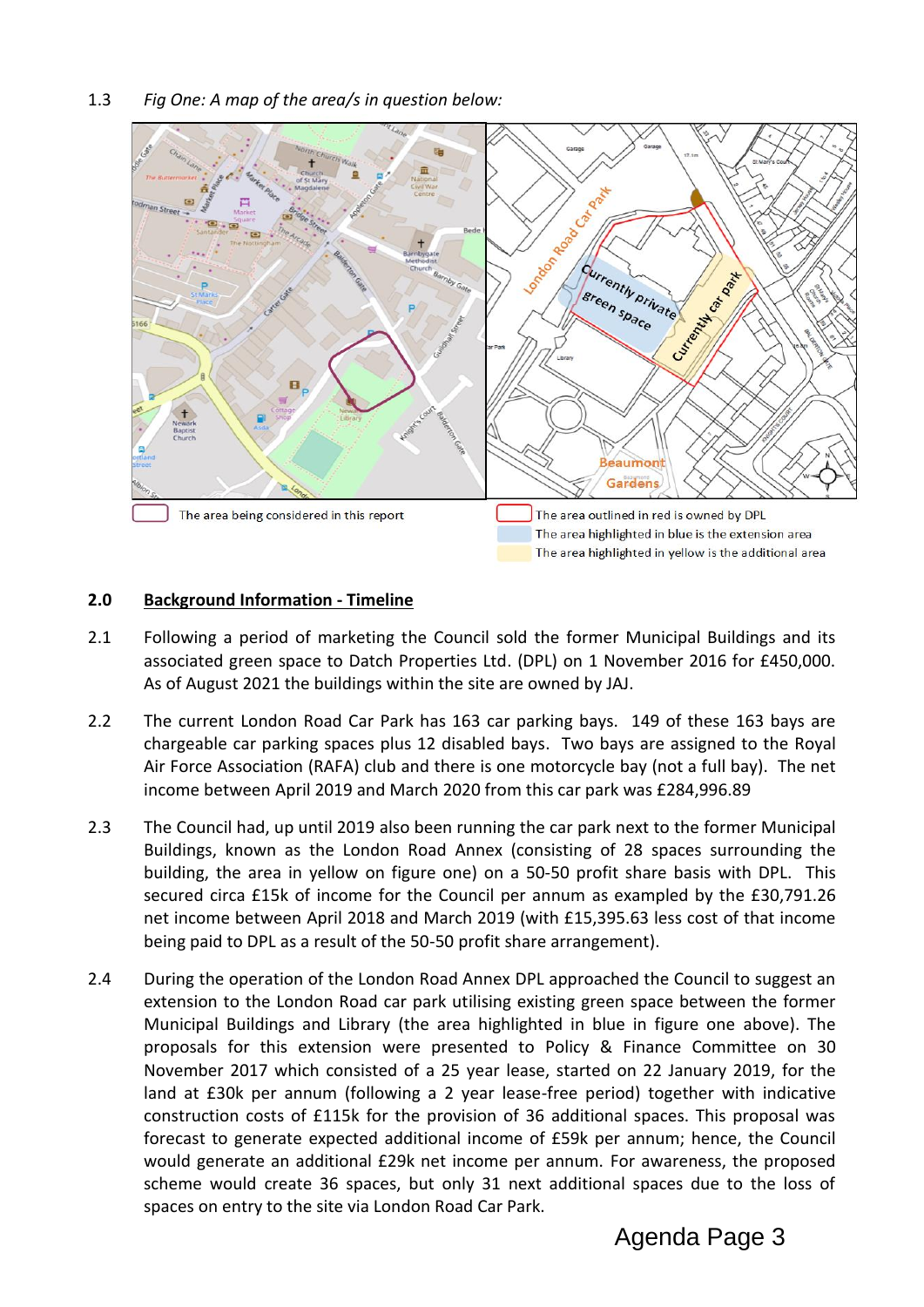- 2.5 The Committee unanimously approved the recommendation and the relevant budgets were added into the Capital Programme and revenue budgets accordingly.
- 2.6 The agreement for the lease obliges the Council to (once planning permission had been granted) develop the land into a car park.
- 2.7 Following the grant of planning permission for the car park extension at the Planning Committee in November 2018 (8 votes for, 5 votes against and 1 abstention) lease terms were finalised with DPL.
- 2.8 The lease for this land which includes the creation of a car park was signed between the Council and DPL on 22 January 2019. This lease requires to the Council to:
	- 1. Create the car park at its expense after grant of permission.
	- 2. After a rent free period of 2 years to pay to DPL, or any successor in title, £30k per annum for a minimum period of 25 years (regardless of whether or not the land has been developed as a car park).
- 2.9 The lease explicitly states that the first opportunity the Council has to break the lease is after 15 years with a 6 months' notice. This means the Council is tied to the current arrangements until January 2034, unless an alternative is negotiated.

### **Background Information and Data – Use and Income of the London Road Car Park**

2.10 Across the Council's car parks there has been an 1.79% increase in parking income between 2019 and 2020, indicating an increase in the number of cars/trips to park in Newark (on the basis that parking tariffs have remained the same since 2017). The impact of the Covid Pandemic in March 2020 and lasting through to June 2021 has made any assessment of car park usage impracticable due to the nature of the lockdown effecting the town centre economy. Therefore, this review can only consider data and information up to March 2020.

| Parking Tariffs 2020/21 |       |                   |       |  |  |
|-------------------------|-------|-------------------|-------|--|--|
| <b>Inner Town</b>       |       | <b>Outer Town</b> |       |  |  |
| 30 min                  | £0.50 |                   |       |  |  |
| 1 hour                  | £1.00 | 1 hour            | £1.00 |  |  |
| 2 hours                 | £1.50 | 2 hours           | £1.50 |  |  |
| 2-3 hours               | £2.50 | 2-4 hours         | £2.00 |  |  |
| 3-4 hours               | £4.50 | 4-5hours          | £2.50 |  |  |
| Over 4 hours            | £7.50 | Over 5 hours      | £3.00 |  |  |
| After 6pm               | £1.00 | After 6pm         | Free  |  |  |
|                         |       |                   |       |  |  |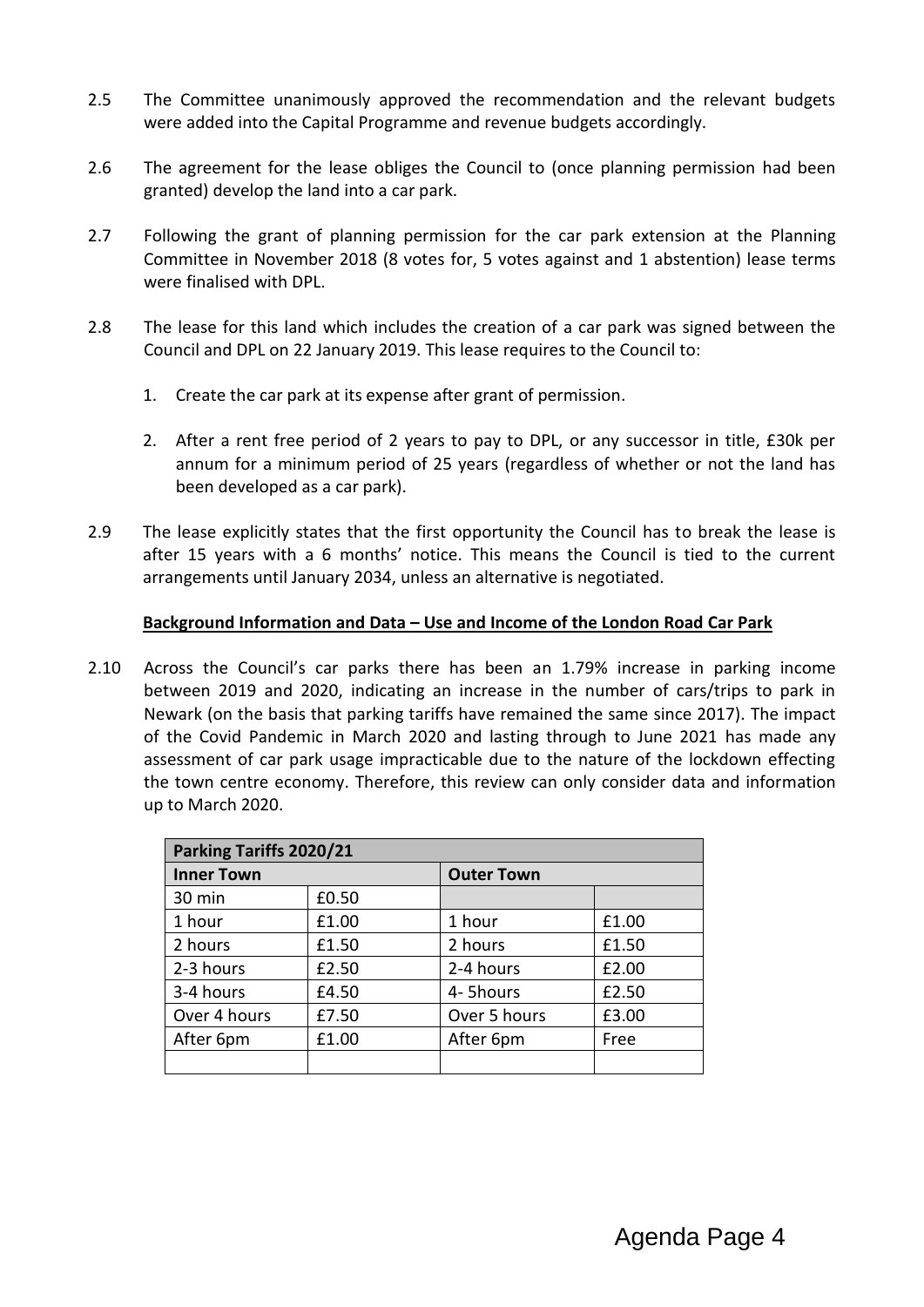| Car Parking Income - NSDC Car Parks Comparison 2017 - 2021 |                                                                                                                                                                       |             |             |             |             |  |
|------------------------------------------------------------|-----------------------------------------------------------------------------------------------------------------------------------------------------------------------|-------------|-------------|-------------|-------------|--|
|                                                            |                                                                                                                                                                       | 2017-2018   | 2018-2019   | 2019-2020   | 2020-2021   |  |
|                                                            | London Road (163 spaces)                                                                                                                                              | £292,982.91 | £283,426.45 | £284,996.89 | £65,961.78  |  |
|                                                            | London Road Annex (28 spaces)                                                                                                                                         | £27,169.52  | £30,791.26  | £34,587.57  | £336.66     |  |
| Inner Town                                                 | Town Wharf (60 spaces)                                                                                                                                                | £108,583.98 | £102,069.98 | £89,552.30  | £20,366.51  |  |
|                                                            | <b>Appleton Gate (59 spaces)</b>                                                                                                                                      | £85,117.02  | £85,369.43  | £82,316.97  | £29,386.93  |  |
|                                                            | Riverside Arena (135 spaces)                                                                                                                                          | £80,403.72  | £79,246.04  | £82,146.55  | £19,021.69  |  |
|                                                            | Riverside (219 spaces)                                                                                                                                                | £78,214.38  | £78,402.18  | £84,602.11  | £19,021.69  |  |
| <b>Outer Town</b>                                          | Livestock Market/Castle House<br>$(103$ spaces)                                                                                                                       | £30,690.39  | £78,819.55  | £93,112.50  | £10,801.93  |  |
|                                                            | <b>Total for NSDC Parking</b>                                                                                                                                         | £703,161.92 | £738,124.89 | £751,314.89 | £164,897.18 |  |
|                                                            | Income Increase / decrease                                                                                                                                            | £34,962.97  | £13,190.00  | £586,417.71 |             |  |
|                                                            | Percentage Increase / decrease                                                                                                                                        | 4.97%       | 1.79%       | $-78.05%$   |             |  |
| <b>OTAL INCOME</b>                                         | Note: The parking tariff has remained consistent throughout.<br>The London Road Car Parks accounts for 38% and 42% of the total usage of the town centre<br>car parks |             |             |             |             |  |

| <b>CAR</b><br><b>PARK</b>                         | <b>LONDON</b><br><b>ROAD</b><br>%<br><b>LONDON</b><br><b>AND</b><br><b>ANNEX</b><br><b>ROAD</b><br><b>CAR</b><br><b>PARK</b><br>from<br><b>TICKETS SOLD</b> |                  | Increase /<br>decrease | <b>LONDON</b><br><b>ROAD</b><br><b>AND</b><br><b>LONDON</b><br><b>ROAD</b><br><b>ANNEX</b><br><b>CAR</b><br><b>PARK</b><br><b>TICKETS SOLD</b> |              | %<br><b>Increase</b><br>/ decrease<br>from<br>previous | <b>LONDON ROAD AND</b><br><b>LONDON</b><br><b>ROAD</b><br>ANNEX CAR<br><b>PARK</b><br><b>TICKETS SOLD</b> |                                          | % Increase /<br>decrease<br>from<br>previous |
|---------------------------------------------------|-------------------------------------------------------------------------------------------------------------------------------------------------------------|------------------|------------------------|------------------------------------------------------------------------------------------------------------------------------------------------|--------------|--------------------------------------------------------|-----------------------------------------------------------------------------------------------------------|------------------------------------------|----------------------------------------------|
|                                                   | $2017 -$<br>2018                                                                                                                                            | $2018 -$<br>2019 | previous<br>year       | 2018<br>$\blacksquare$<br>2019                                                                                                                 | 2019<br>2020 | year                                                   | 2019<br>$\overline{\phantom{0}}$<br>2020                                                                  | 2020<br>$\overline{\phantom{0}}$<br>2021 | year                                         |
| London<br>Road<br><b>Car Park</b>                 | 189878                                                                                                                                                      | 227432           | 19.78%                 | 227432                                                                                                                                         | 196392       | $-13.6%$                                               | 196392                                                                                                    | 169831                                   | $-13.5%$                                     |
| London<br>Road<br><b>Annex</b>                    | 20438                                                                                                                                                       | 22090            | 8.08%                  | 22090                                                                                                                                          | 21161        | $-4.2%$                                                | 21161                                                                                                     | 20701                                    | $-2.2%$                                      |
| London<br>Road<br><b>Car Park</b><br><b>Total</b> | 210316                                                                                                                                                      | 249522           | 18.64%                 | 249522                                                                                                                                         | 217553       | $-12.8%$                                               | 217553                                                                                                    | 190532                                   | $-12.4%$                                     |

- 2.11 This is similarly reflected in the 19.8% increase in the number of tickets purchased at London Road overall between 2018 and 2019. However, this has reduced in 2019/20. There has been an 8.08% increase in parking in the London Road Annex during 2018/19. The increase in the use of the Annex demonstrates that visitors were, prior to the Pandemic, using the overflow car park more frequently.
- 2.12 The planning permission allowed the formation of 36 additional spaces at London Road Car Park. The actual net gain is actually 31 spaces, as there is loss of spaces due to access to the site from the existing London Road Car Park.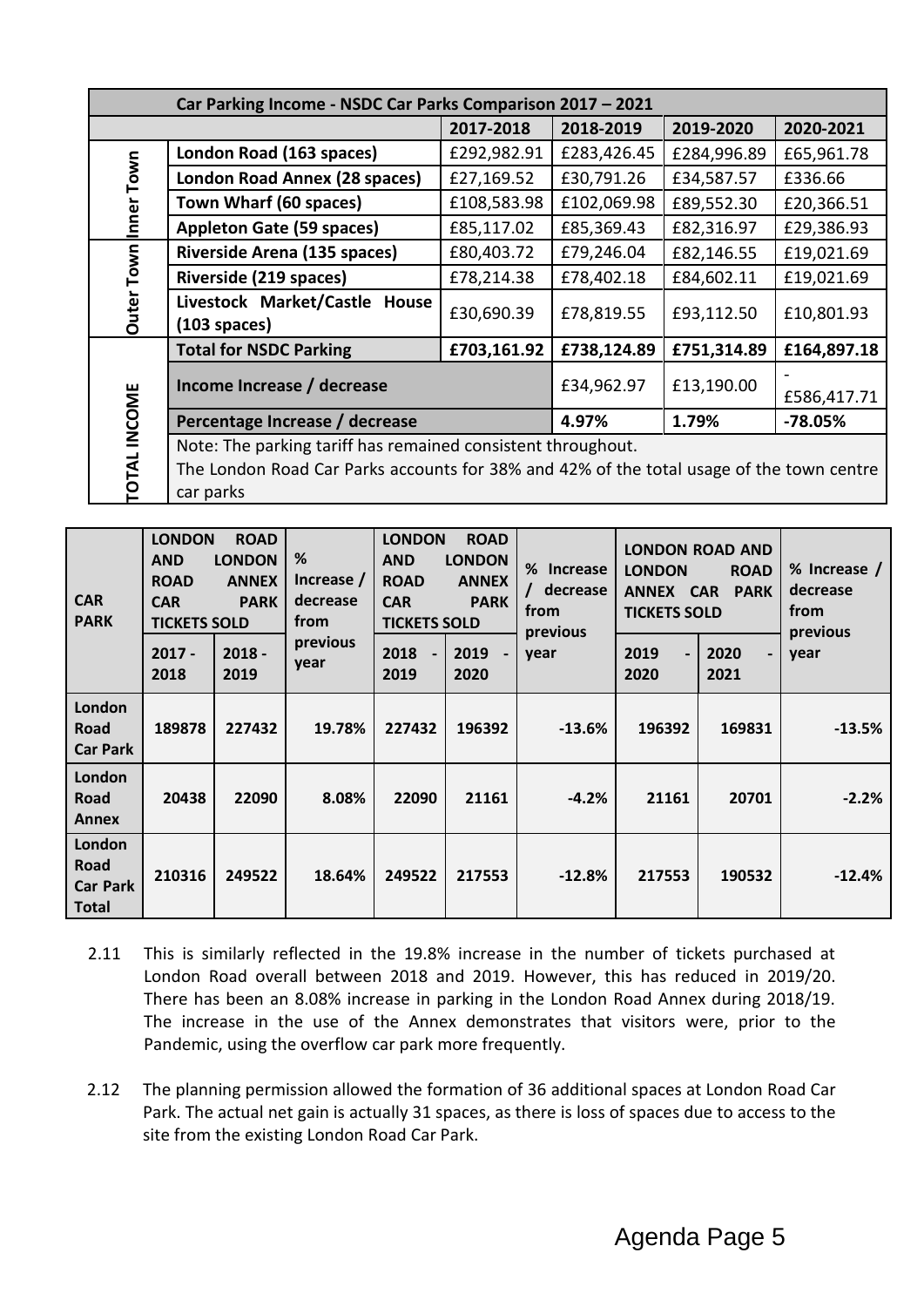- 2.13 As part of this review the Council commissioned an independent count of the London Road and Annex car parks in autumn 2019. This review noted the number of available spaces at half-hourly intervals throughout the day. A mix of term time, school holidays, weekdays, and weekends was used as part of an overall sample. The review did not have regard to driver behaviour in terms of whether a space may appear 'tight' to manoeuvre into. On both weekends and weekdays, between 10.30am and 3pm, typical usage resulted in the car park being 60-70% full at any one time.
- 2.14 It is clear that the London Road car parks remain the busiest in terms of ticket sales and overall income.

### **3.0 Wider Context**

- 3.1 The Newark Town Investment Plan and NSDC Economic Growth Strategy 2021-2026 include objectives that seek to repurpose town centre properties for residential use, and to increase footfall, dwell time and spend in the town. Newark will see a population increase over the coming years (9080 new homes by 2033) as a growing town, and it is appropriate to ensure that the infrastructure is suitable and utilised within the Town. It is also worth noting that the Municipal Buildings adjoining the site, which had remained vacant for over 3 years, have now been developed into residential apartments.
- 3.2 It is clear, as a matter of fact and law, that the Council remains in a contractual position where it is required to implement a car park on the land. There are ways in which the Council can negotiate its release from this contractual position should it consider this appropriate. To aid debate and discussion Members are presented with a range of options. The financial, legal, and other consequences of each option are explored below. For completeness, a number of options which have been discounted on the basis of discussions with the landowner and their legal representatives have also been referenced.
	- 3.2.1 **What level of demand is there, or is there likely to be?** Demand has shown to rise between years April 2017 to 31 March 2020. However due to the Pandemic in 2020 the data has shown a significant reduction. This anomaly should be discounted, however it will be important to monitor and evaluate the impacts of shopper trends post pandemic through to 2025. As data has shown income and ticket, sales at London Road have increased year on year identifying it as an accessible location that is well used. Even during the pandemic, the car park on London Road maintained the trend of accounting for 40% of the total usage of town centre car parks.
	- 3.2.2 **What do our communities want from our car parks?** In July 2020, the Community Consultation for the Town Investment Plan received a good response rate. On reviewing the data and responses it is worth noting at figure 5.1 'What people want to see more of' that approximately 60% of respondents wanted more car parking with only 10% stating they would like to see less. The key words in responses to the question on existing car parking included; 'Poor,' 'free,' 'more,' and 'better.'
	- 3.2.3 **Parking & Movement Strategy.** In late 2019, there was an intent to develop a Parking and Movement Strategy as part of the development of the Newark Town Investment Plan. Consultants were tasked to undertake the Town Investment Plan in January 2020 and to provide a town wide review of appropriate interventions to best make a transformation impact on the town. This included but was not limited to car parking and movement. In November 2020, formal consultation also took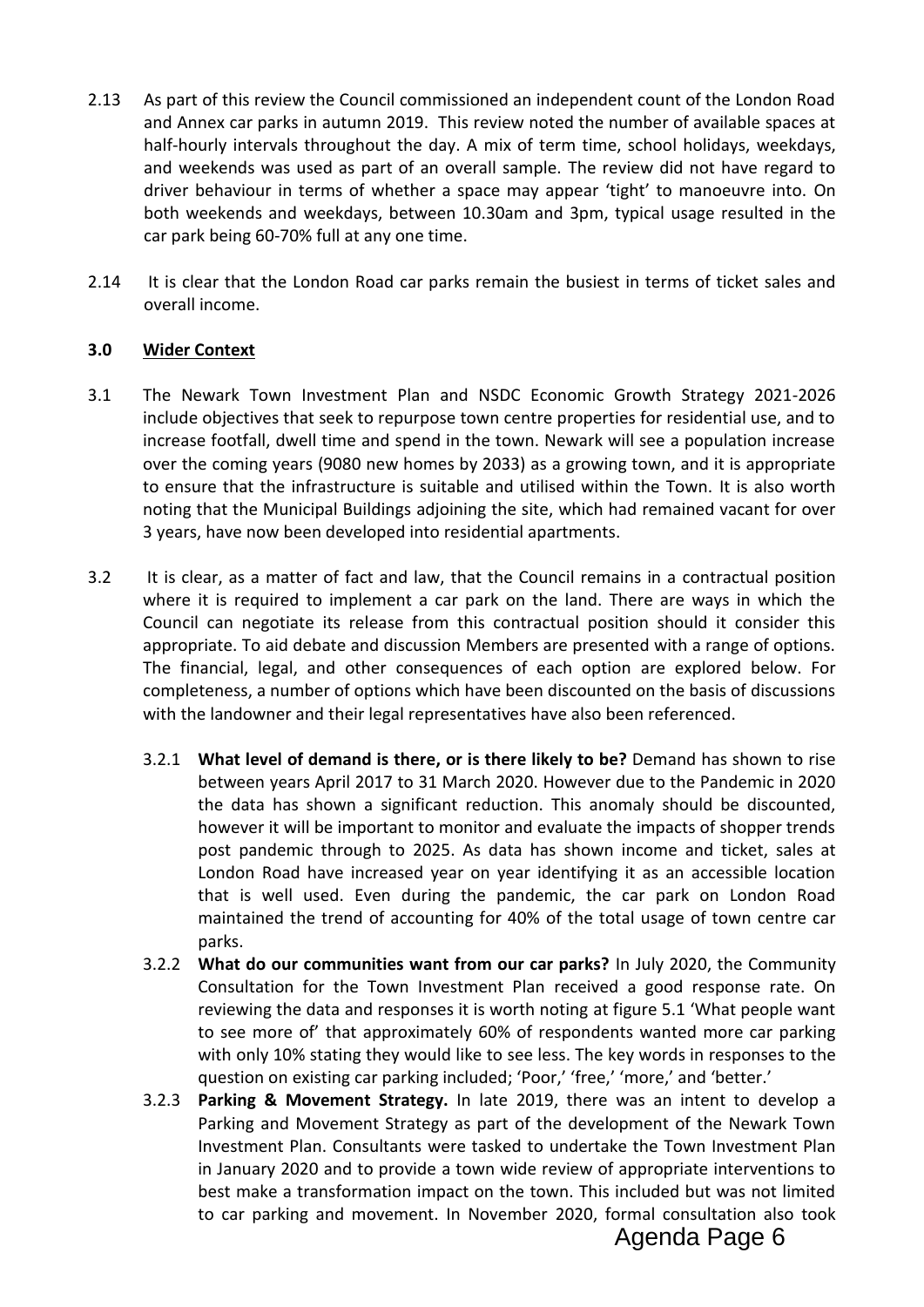place on the proposed A46 Newark northern bypass. Due to the nature of the pandemic, Officers received advice from transport consultants in the development of the Town Investment Plan that a study would be abnormal until such time that national restrictions are lifted and a more accurate assessment could be established. Moreover, it is necessary and appropriate to develop the Towns Fund projects and understand there impacts and influence on movements as part of developing future movement, spaces, and wayfinding strategies for the Town.

3.3 As part of the submitted petition to Full Council residents have made clear an expectation that any review of whether the Council should proceed with the London Road car park extension should involve a holistic analysis of all car parking within the town, specifically the volume of vacant spaces at various times and days. It is argued that additional car parking is not required if spaces are available in town centre car parks elsewhere. In the disputed event that spaces are unavailable at London Road it has been argued that additional car parking space should be provided for elsewhere rather than at London Road, or dealt with by alternative interventions such as promotion and provision of sustainable means of transport. A wider review of all car parks has not been undertaken in this instance. Should the Council choose not to build the car park extension it does not automatically follow that spaces on other car parks will be utilised. It is clear that London Road remains the busiest in terms of ticket sales and overall income.

This review has given regard to the following important facts:

- 3.4 **Legal Position:** Under the terms of the Agreement for Lease, signed on 22 January 2019, the Council is obliged to carry out the works to create the car park. The Council are unable unilaterally to break from the 25 year lease obligations, which include the payment of £30,000 rent per annum (after the initial two year rent free period) for 23 years from 2021. The first opportunity to break the contract is in January 2034. The Council are able to seek a negotiated surrender of the Lease, however the terms of this surrender or 'buy-out' will depend on the negotiating positions of both parties and the other opportunities open to DPL. Most landlords will require a premium to compensate them for the loss of an assured income stream over 23 years. In any event, planning permission for a car park will still exist and be capable of implementation given that planning permission runs with the land and not with the applicant. The only way to secure full control would be to negotiate a freehold purchase.
- 3.5 **The Annex:** The 50-50 profit share on the annex has not been continued since the sale of the Municipal Buildings, which have been awarded planning permission for residential development. This development is near completion with a number of the flats sold with allocated parking spaces. The Council made an in principle offer (subject to member approval) to acquire the additional land owned by DPL in January 2021 through the Council's s151 Officer, however this offer was rejected by DPL.
- 3.6 **Loss of Green Space approved:** In the car-parking scheme approved by Planning Committee in November 2018, it was clear that the four trees (detailed further at paragraph 3.8) would be removed, in addition to the grassed areas. Replacement planting includes four Rowan trees to be planted around the car park, a new hedgerow to be planted on the southern side and approximately additional 16 new trees to be planted in suitable nearby green space. This is a total of 20 trees in all, a net increase of 16. Further, there is also potential to install and create new cycle infrastructure on the site with funds received as part of the Town Fund.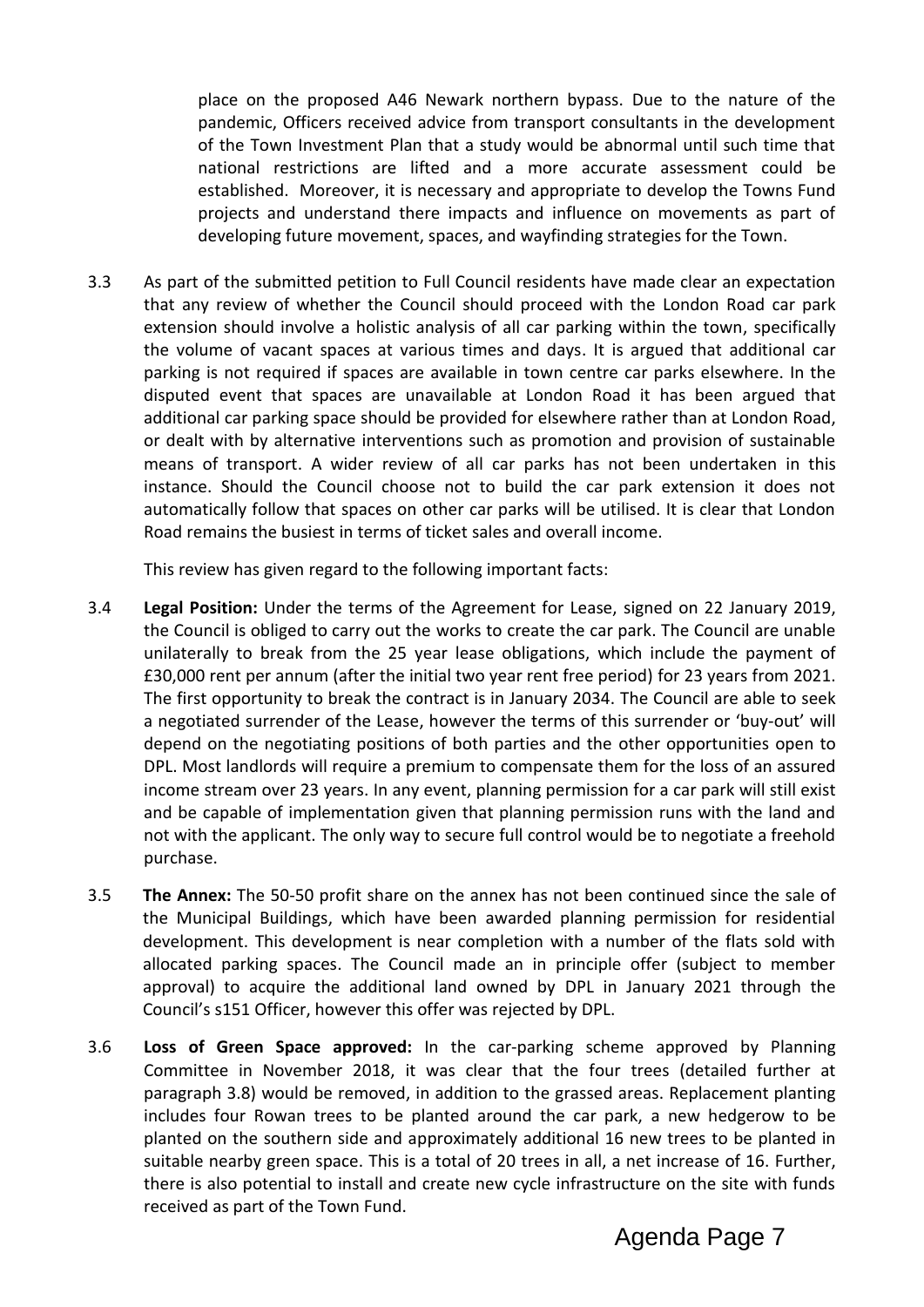- 3.7 **Planning Permission**: In November 2018, Planning permission was granted for the creation of a car park on the site, and this permission will lapse in November 2021. There are a number of options with this: 1) The Council allows this to lapse and seeks to secure new planning permission. This has the risk of not being approved, which will inevitably lead to the risk of repayment of the full capital value of the lease by DPL of the remaining term of the lease. 2) The Council undertakes a minimal start on site that adheres to the following with regard to work started for a planning permission to be kept active:
	- (a) Any work of construction in the course of the erection of a building;
	- (b) The digging of a trench which is to contain the foundations, or part of the foundations, of a building;
	- (c) The laying of any underground main or pipe to the foundations, or part of the foundations, of a building or to any such trench as is mentioned in paragraph (b);
	- (d) Any operation in the course of laying out or constructing a road or part of a road;
	- (e) Any change in the use of any land, which constitutes material development.

It is recommended that work is undertaken on site under one or more of these points before November 2021 to ensure the planning permission does not lapse.

- 3.8 An arboriculture assessment and tree survey was undertaken as part of the planning application for the car park extension. The report highlights a number of minor defects to the affected trees. The four trees to be removed as part of the approved scheme are:
	- 1. Sycamore, category B, identified as 'moderate' quality with an estimated remaining life expectancy of at least 20 years.
	- 2. Sycamore, category A (tree to be preserved in option C) identified as 'high' quality with an estimated remaining life expectancy of at least 40 years.
	- 3. Common Lime, category A, identified as 'high' quality with an estimated remaining life expectancy of at least 40 years.
	- 4. False Acacia, category B, identified as 'moderate' quality with an estimated remaining life expectancy of at least 20 years.

# **4.0 Options Appraisal**

- 4.1 The options available to the council are:
	- a) Seek to enter into negotiations to buy back the Land;
	- b) Implement the scheme which has planning permission (implement the 'Approved Extension' including the associated tree removal);
	- c) Implement a revised scheme (implement the 'Approved Extension' but retain one tree nearest the Municipal Building) subject to planning permission
	- d) Do nothing and provide a car park at some point prior to the end of the current lease.
- 4.2 Indicative costs/additional revenue generated for each option are captured in the table below. The expected Income represents the estimated additional income after the lease payment has been made over the remaining 22-year term of the lease (as the council is already in it's third year of the lease). This modelling does not assume any increase in the ticket value over that term or an increase in ongoing revenue maintenance costs, nor does it assume any annual fluctuations to behaviour. Hence, the total cost column represents the additional expected income over the lease less the capital cost required. Actual

# Agenda Page 8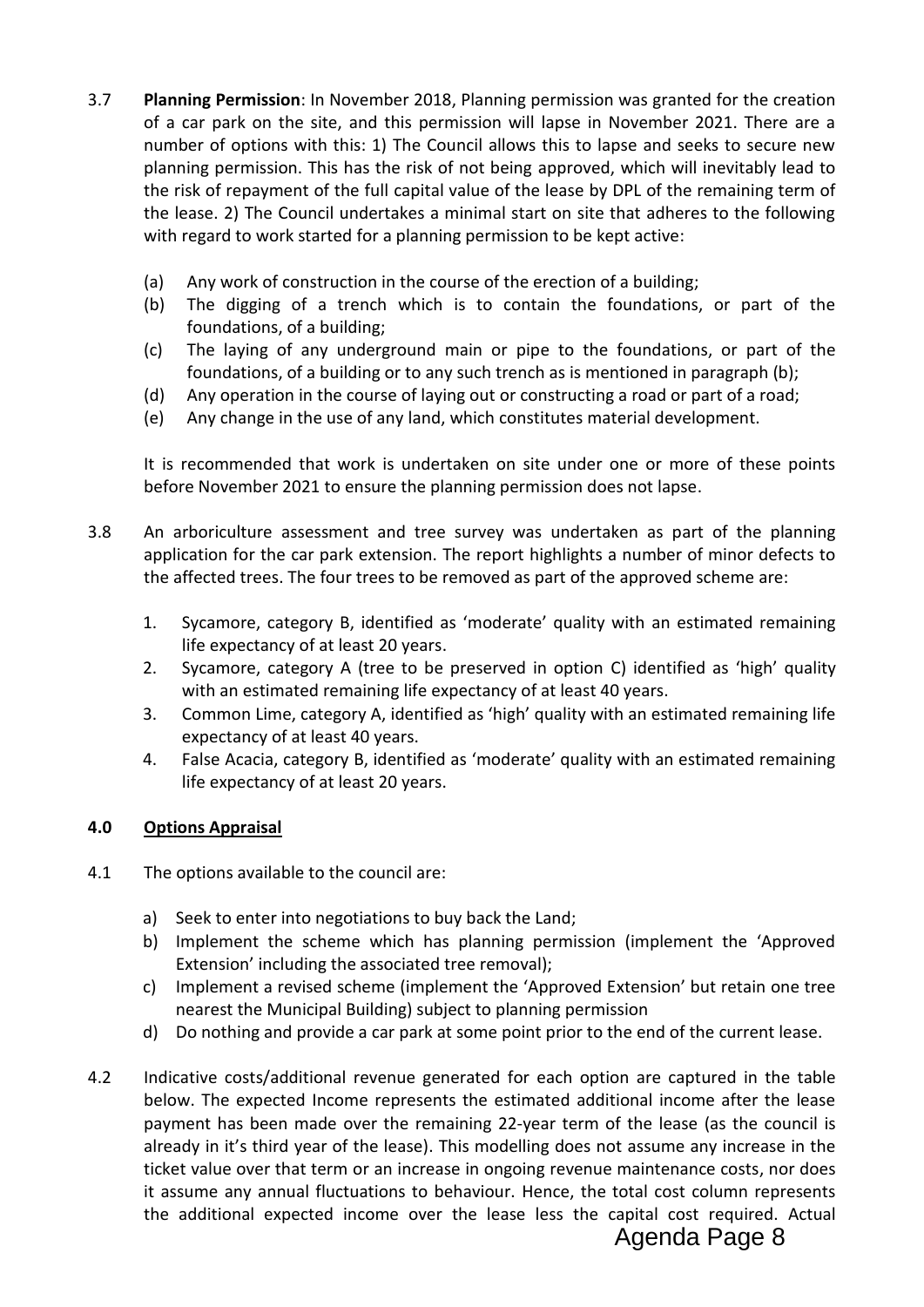receipts from the London Road Car park during 2019/20 (the last full year of consumption) have been used to approximate the annual value of an individual chargeable bay, which has then been extrapolated over the additional chargeable bays in each of the scenarios below.

| Option | <b>Additional</b><br>Chargeable<br><b>Bays</b><br>where<br>income<br>is<br>received by<br><b>NSDC</b> | <b>Capital</b><br>Spend<br><b>Required</b><br>(estimate) | Lease<br>Cost<br>(per<br>annum) | <b>Estimated</b><br><b>Additional</b><br><b>NET</b><br><b>Income</b><br>(per<br>annum) | <b>Expected</b><br>Income<br>over<br>Lease | <b>Total Cost</b><br>+Surplus<br>or<br><b>Deficit</b><br>(minus lease &<br>capital spend) |
|--------|-------------------------------------------------------------------------------------------------------|----------------------------------------------------------|---------------------------------|----------------------------------------------------------------------------------------|--------------------------------------------|-------------------------------------------------------------------------------------------|
| $A^*$  | $\mathbf 0$                                                                                           | £675,000                                                 | $\mathbf 0$                     | $\mathbf 0$                                                                            | $\Omega$                                   | $-£675,000$                                                                               |
| B      |                                                                                                       |                                                          |                                 |                                                                                        |                                            | $+£153,102$                                                                               |
| $C^*$  |                                                                                                       |                                                          |                                 |                                                                                        |                                            | $-£51,872$                                                                                |
| D      |                                                                                                       |                                                          |                                 |                                                                                        |                                            | $-E690,000$<br>$+$<br>Capital costs of<br>implementing<br>(plus<br>car park<br>inflation) |

\* This represents the landowners expectation for freehold purchase.

\*\* Large Tree at Municipal Building retained

\*\*\* Estimated as not procured

-

# **4.3 Option A: Buy out of the Lease/ Purchase the Freehold interest of the Land**

- 4.4 The Council is unable to unilaterally break from the lease obligations. Accordingly, this option would require the Council to seek a negotiated surrender or 'buy-out' from DPL. The lease has break options in favour of the Council in 2034 and 2039. However, there would be little incentive for DPL to agree to a surrender of the lease as the £30,000 per annum is effectively guaranteed by the Council and the council is under obligation to provide a car park before the end of the 25 remaining 22 year lease term. This represents a significant value to DPL. The surrender payment would therefore be significant  $-$  perhaps up to the number of years, (22 years), remaining in the lease i.e. £660,000.
- 4.5 For the avoidance of doubt a decision of this Council to 'buy-out' the lease would not mean that the car parking extension would not take place. A planning permission runs with the land and not with the applicant. Consequently DPL could implement the car parking (with another provider) to secure an income. In such circumstances, the greenspace and trees would be lost in any event.
- 4.6 It is recommended that lease buy-out is not appropriate.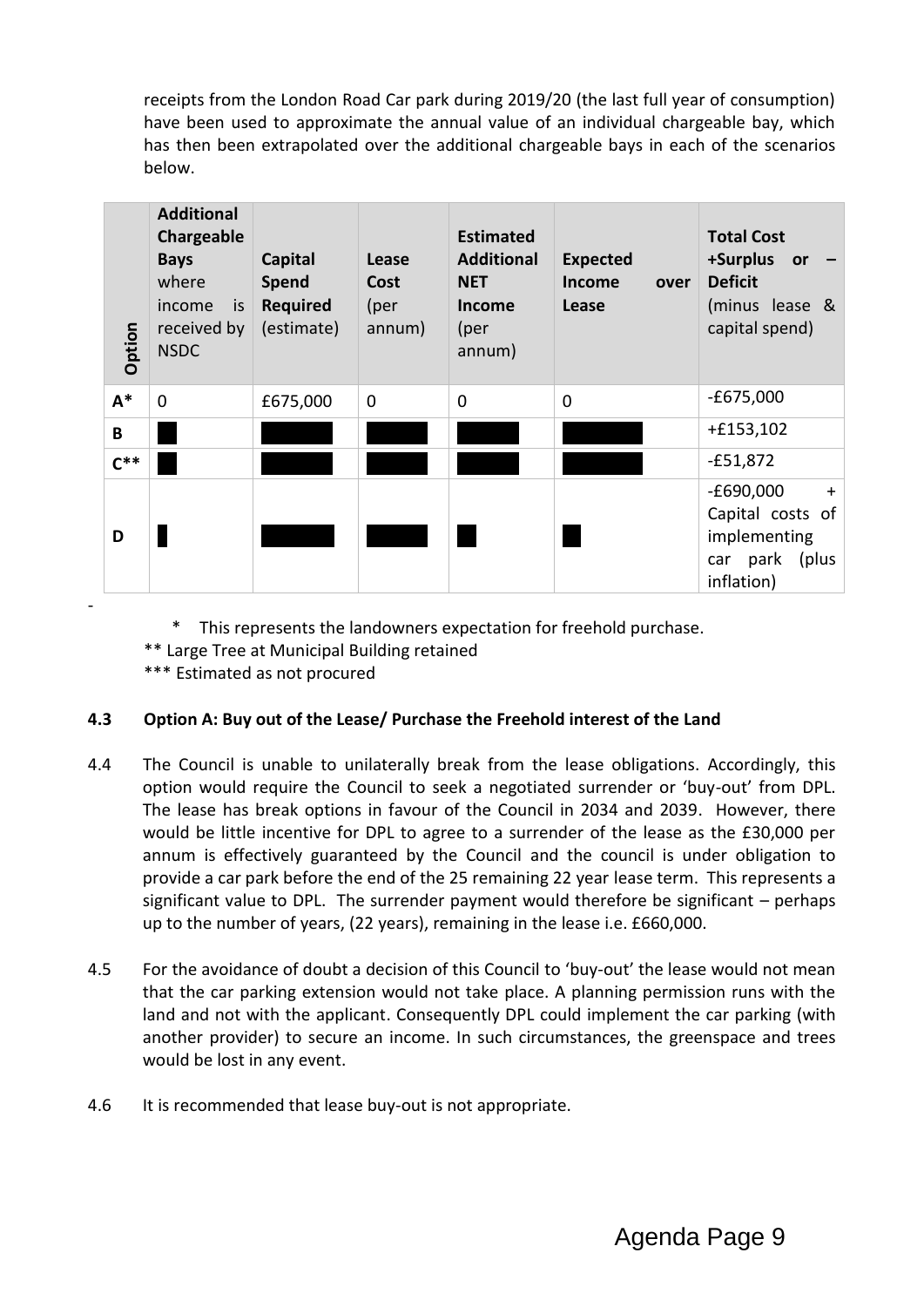4.7 The Council could instead seek to negotiate the acquisition of the site. Officers have asked the landowner, and has been informed that the asking price is £675,000. In August 2021, Officers instructed a professional valuation that stated the site

If the land was to be retained as open space it would be worth a negligible value with little market demand for such a use. Further, in August 2021, Officers formally wrote to the landowner via their legal representation asking if there was a willingness to sell. A response has been received asking the Council to provide a considered offer, a matter for debate as part of Members deliberations.

### **4.8 Option B: Do the scheme as proposed (including removal of trees)**

- 4.9 The Council is obliged under the terms of the lease to construct the car park before the lease comes to an end, subject to planning permission being granted. Permission was granted in November 2018.
- 4.10 The planning permission includes the removal of the trees from the site and represents a net gain in car parking provision under the Councils management creating 31 spaces.
- 4.11 London Road car park is one of the most popular car parks serving the town centre this has been demonstrated through an increase in ticket sales.
- 4.12 The estimated additional income from this option is **EAS EXAMPLE 1998 This option results in a net gain of £153,102 as shown in the table above over the remaining period of the lease.**
- 4.13 Whilst the car parking survey shows capacity within the existing car park, growth forecasts for the town up to 2033 and the very clear aspirations that visitor numbers and 'dwell time' in the town centre will continue to increase (linked to the Town Investment Plan, Community Plan, Economic Growth Strategy and Destination Management Plan for Newark) demonstrates the need for extra spaces. On this basis, implementing the scheme as already approved is legitimate. This is also in accordance with the terms of the lease the Council have already committed to.
- 4.14 As stated in 4.9, the Council have a legal obligation to construct the car park and pay DPL a rent of £30,000 per annum under the terms of the lease, which commenced on 22<sup>nd</sup> January 2019.
- 4.15 This option generates the maximum net income return to the Council, provides the maximum number of additional spaces, has planning permission and if not implemented would put the Council in breach of a legally binding agreement with DPL. On review of the current lease the Council does not have to build the car park before 2043, however this is not recommended as costs for development will increase, and no income will have been generated to offset the continued lease charge.

#### **4.16 Option C: Do the scheme as proposed, but retain one tree nearest the Municipal Building:**

4.17 This option would complete the scheme as approved but retain the largest tree nearest the Municipal Building. However, this would not amount to carrying out the works in full as per the lease.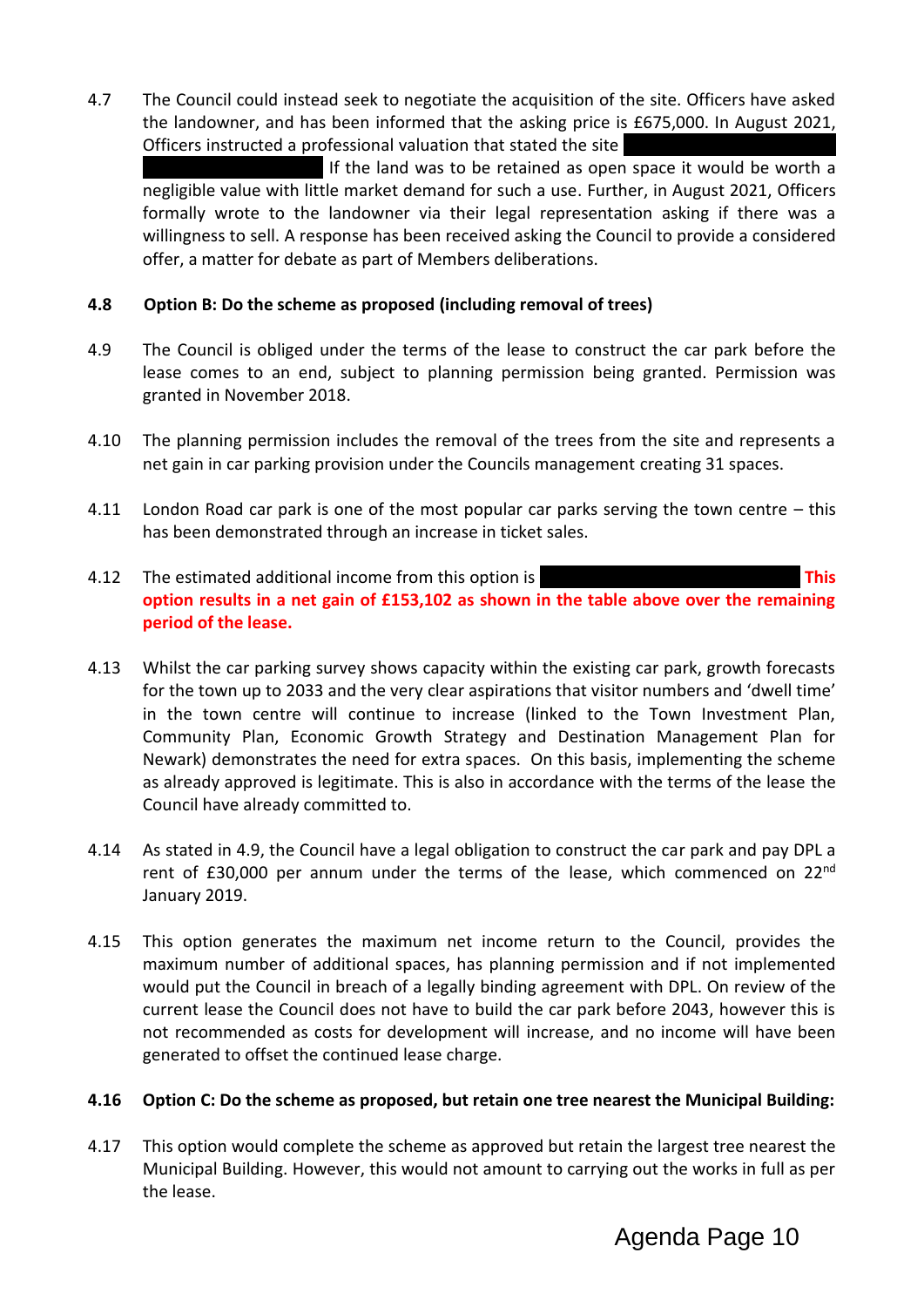- 4.18 This option would still remove a number of trees and as with Option B, would create a period of potentially adverse public response.
- 4.19 The number of spaces created would be 27. The net income generated would be proportionately reduced although the headline rent payable to DPL would remain the same.
- 4.20 This option would create a "one in, one out" approach to the car park, as it is not an approved access with the Highways Department at Nottinghamshire County Council stating this is not satisfactory. This has a range of secondary issues including, bottlenecking within the car park, and the potential reduction and loss of 3 spaces.
- 4.21 Option C generates an estimated annual income of **Earl a** after deducting the annual rental payment to DPL (option B generates an estimated annual income of **18,141).** This **option results in a net loss of £51,872 as shown in the table above over the remaining period of the lease.**
- 4.22 This option would require a new planning permission and procurement exercise **(with associated costs)**, which would extend the delivery time by 6-9 months. The risk is that the existing planning application lapses in November 2021 before this can be implemented and DPL seek compensation for the full value of the site should a new planning application not be approved. This cost could be in excess of £30k x 22 years = £660,000.
- 4.23 Officers recommend there is no real tangible benefit to pursuing this option in favour of Option B as this option C would create a period of potential adverse publicity with the loss of three trees, and would not amount to carrying out the works in full as per the lease. 4.23

#### 4.24 **Option D: Do nothing and provide car park back at 2044.**

- 4.25 The Council could also choose not to implement the Car Park construction until the end of the lease period. This is not recommended as the lease cost of £30,000 per annum would be ongoing until the term ends and the Council will be required to build the car park at the end of the lease. This would have the detrimental effect of costing £660,000 in lease costs over the remaining term of the lease with no income over that period, and increased capital costs at end of lease period which, given inflation data from 1999-2021 would equate to a minimum 56% increase on capital costs in comparison to 2021 when implemented in 2043. There would also be on-going revenue costs over the period of the remaining 22 year term in maintaining the green space
- 4.26 It is not recommended that this option D is pursued on the basis of costs and likely outcome that the car park, which has planning permission, will be implemented in any event without a freehold purchase. Moreover, the policy landscape in 2043/4 is unknown and may affect the ability implement the car park and satisfy its lease obligations.

#### **4.27 Alterative Options no longer available.**

4.28 Officers have reviewed other options for developing further or alternative car parking via Baldertongate. This has included the provision of public and residents car parking (the latter for occupiers of the former Municipal buildings), the possibility of relocating disabled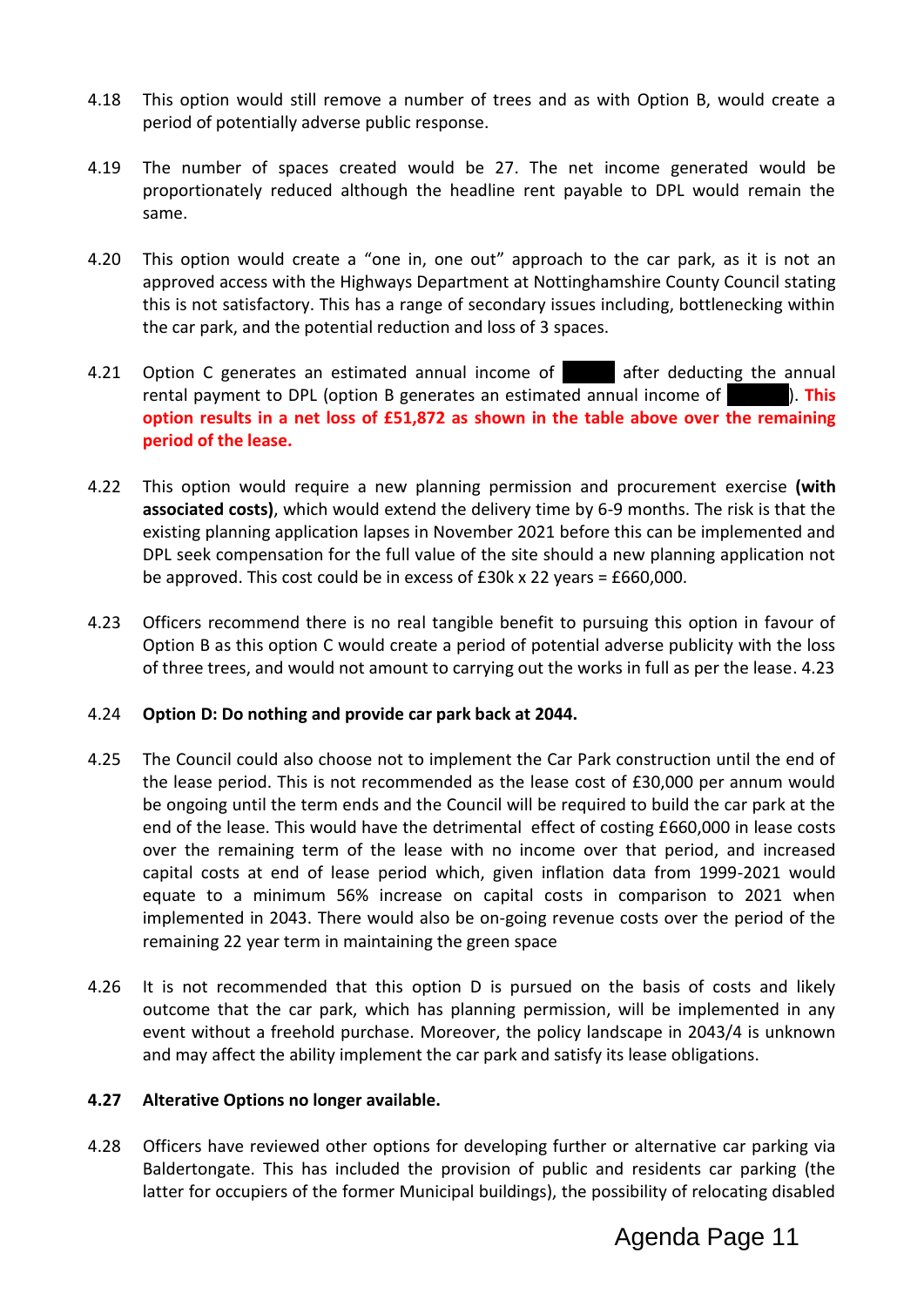parking bays from the exiting London Road car park, and the ability to install a 'bank' of EV parking spaces.

- 4.29 All such options are reliant on the availability of the additional land via Baldertongate, which is no longer available as confirmed by the landowner and their legal representatives.
- 4.30 The landlord originally proposed an alternative option upon which access is given via Baldertongate with a rear car parking being developed to allow for some additional car parking spaces without removal of 2 trees.
- 4.31 Under this option there would be an additional 6 spaces created and access to the remaining 13 spaces that the Council cannot access at present would be opened. This would create a total of 19 spaces.
- 4.32 The Car Park Manager advised that with this approach, the expected incomes generated per annum per space would be reduced from approximately **1963 per space to** approximately **the per space due to the proximity for access and services, and a capital** outlay would be required to create the new spaces. This has been estimated at  $\overline{1}$ . The estimated additional net income that could therefore be generated would be less than the lease payment the Council makes per annum to DPL.
- 4.33 Under this option the landlord would seek that 15 spaces would be designated for the owners of the flats and that a 'land swap' to the rear of the site could be undertaken for residents parking so that the spaces to the front of the property immediately adjacent to Baldertongate could be made for car park users.
- 4.34 This option is estimated to generate income of approximately energy per annum, which will not cover the cost of the lease, and would therefore lose the Council in excess of £216k over the life of the lease.
- 4.35 This option would not have recommended by officers. In any case, in late August 2021, the Landlord has responded that access via Baldertongate is not available and that this offer was time limited requiring a decision in June 2021.

#### **5.0 Recommended Option**

- 5.1 The recommended option is option B i.e. to develop the car park as per the scheme approved by Planning Committee (including the removal of the trees).
- 5.2 The Council have entered into a legally binding agreement, which requires the construction of a new car park accessed from the Council's existing London Road car park. It is considered that the costs associated with "buying out" the Council's obligations would be wholly disproportionate to the taxpayer by way of a surrender payment or to buy back the freehold.
- 5.3 Furthermore, the existing lease does not include a rent review clause and therefore under the terms of that lease the rent is fixed for the 25-year term.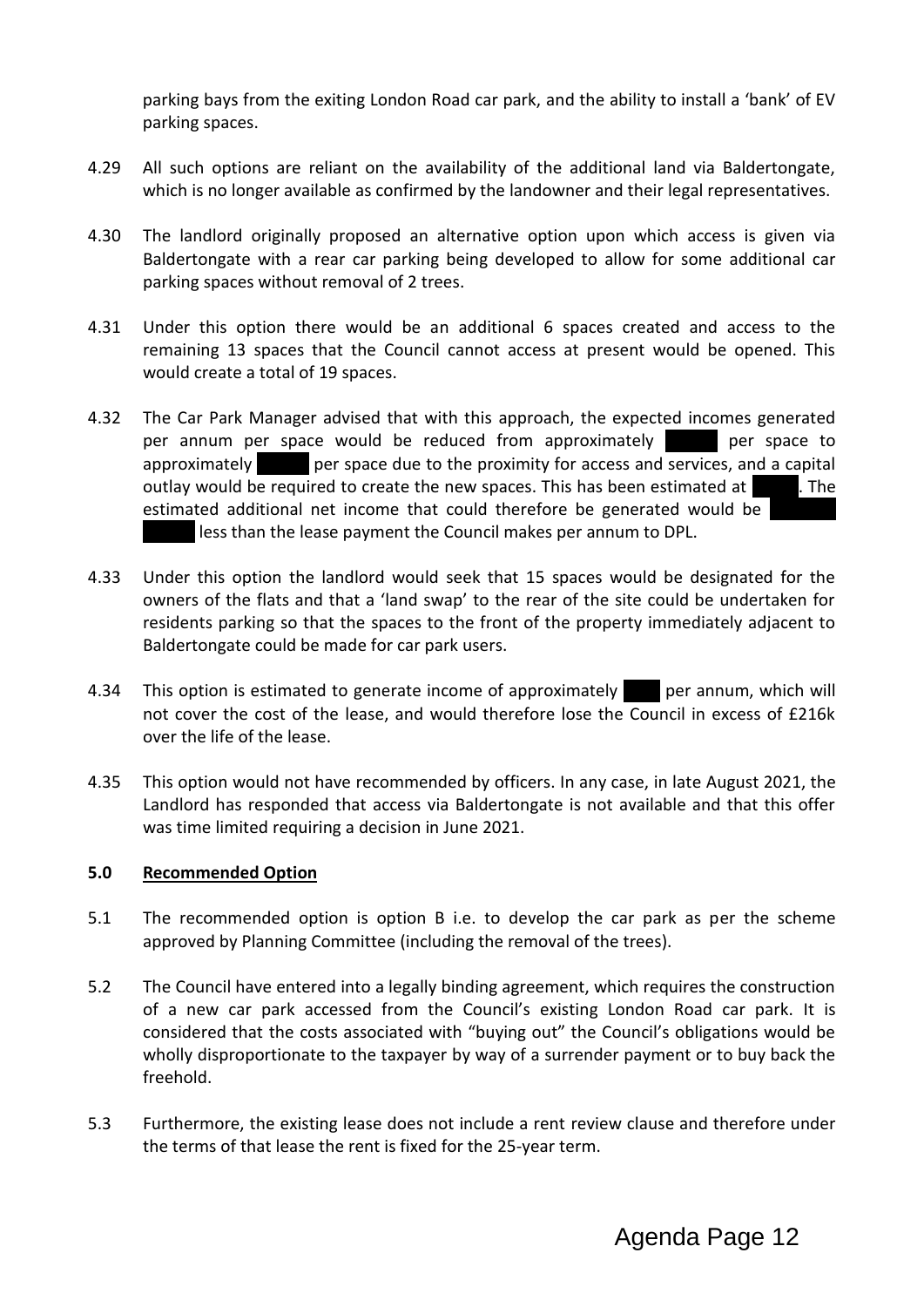- 5.4 Having carefully considered options relating to the subject site in isolation as well as increasing the car parking area by including the adjacent "yellow" land, it is clear that all variations of the scheme include the removal of all or some of the trees.
- 5.5 The economic and commercial benefits which the delivery of this scheme will bring to the wider town centre have been considered against the loss of green space and the understandable concerns raised by members of the public. On balance, as the loss of green space can be offset by the tree planting scheme set out in the report, it is considered that the originally proposed scheme should proceed as planned.
- 5.6 The financial viability assessments all point towards the consented scheme; Option B as providing best value to the Council with this option also:
	- Allowing the site to become income generating in the shortest time period and offsetting the rent payments due to DPL which came into effect as from 22<sup>nd</sup> January 2020.
	- Deliver additional car parking in a popular shopper car park location, which will help protect the vitality and viability of the town centre.
- 5.7 A procurement process was initiated in April 2021 to ascertain what the updated costs would be for undertaking option B. The tender documentation stated a maximum budget of £150,000. The procurement process was completed in July 2021 and the lowest price tender received was **1246.000. This tender price is held until 1 October 2021.**
- 5.8 A proposed timeline for the implementation plan, should option B be approved, is shown in the table below. This timeline is predicated on the works necessary to ensure that the existing planning permission is complied with, being completed by the end of November.

| <b>Implementation Plan</b>                      |                                       |  |  |  |  |  |
|-------------------------------------------------|---------------------------------------|--|--|--|--|--|
| <b>Milestone</b>                                | <b>Deadline</b>                       |  |  |  |  |  |
| Award of Tender for contractor                  | 30 <sub>th</sub><br>September<br>2021 |  |  |  |  |  |
| Preparation works on site                       | October 2021                          |  |  |  |  |  |
| Works commence on site (estimated 7 week build) | November 2021                         |  |  |  |  |  |
| Re-launch of extended and improved site         | March 2022                            |  |  |  |  |  |

# **6.0 Equalities Implications**

6.1 The London Road Car Park has Disabled Parking Accreditation in recognition of its accessibility: [www.dpaccreditation.org.uk/about-the-dpa/about-the-dpa.](http://www.dpaccreditation.org.uk/about-the-dpa/about-the-dpa) Any approved option will also provide for additional disabled parking.

# **7.0 Financial Implications (FIN21-22/4006)**

7.1 Of the original £115,000 capital budget, approved at 30 November 2017, for the extension to London Road car park, £7,593 has already been incurred on scoping and planning works carried out in 2018/19. Therefore, in 2020/21 there is a remaining Capital Budget available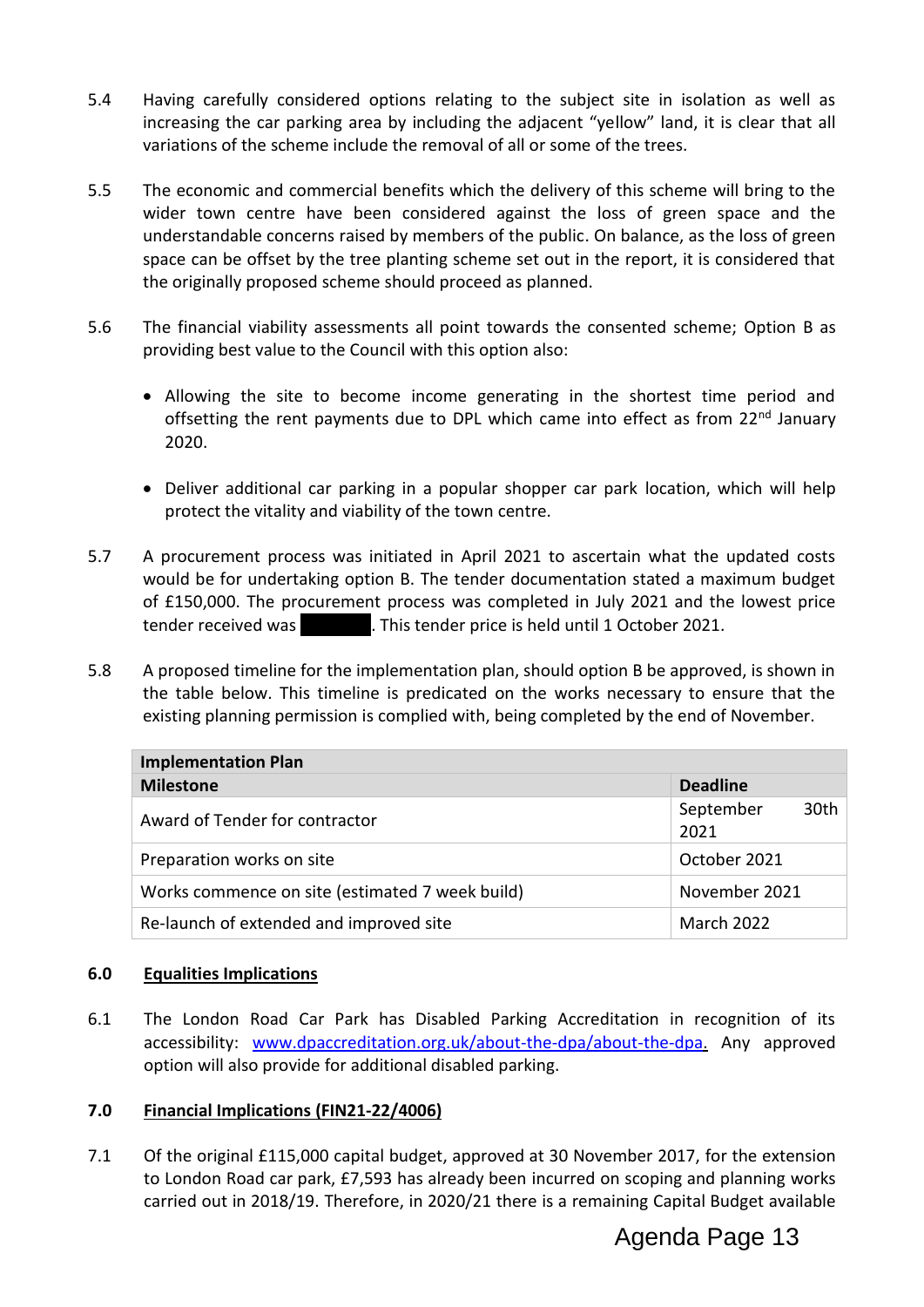of £107,407. Should the scheme not go ahead based on the original approval this £7,593, would be abortive and need to be charged to the general fund revenue account.

- 7.2 Should the decision be to not implement the currently approved scheme and buy back the land without implementing a car park, the Council would need to add this to the Capital Programme and remove the existing scheme.
- 7.3 The purchase would need to be funded through the Change Management Reserve. As per paragraph 4.7, the external valuation of the site as a car park is estimated at Annual additional income receivable based on the currently approved scheme of a car park would be forfeited and there would be, currently unquantifiable, costs in relation to the upkeep and maintenance of the green space.
- 7.4 Should the decision be to implement the scheme as is,

| to be funded by                                                                        |
|----------------------------------------------------------------------------------------|
| borrowing (MRP)                                                                        |
|                                                                                        |
| This would be charged to the revenue account over the remaining 22 years of the lease. |
|                                                                                        |
|                                                                                        |
|                                                                                        |
|                                                                                        |

the Change Management Reserve to accommodate the purchase and would leave circa

7.5 Should the decision be to implement the reduced scheme,

|                                                                             | to be funded by |            |
|-----------------------------------------------------------------------------|-----------------|------------|
| borrowing (MRP)                                                             |                 |            |
|                                                                             |                 | This would |
| be charged to the revenue account over the remaining 22 years of the lease. |                 |            |
|                                                                             |                 |            |
|                                                                             |                 |            |
|                                                                             |                 |            |

7.6 Should the decision be to not implement the currently approved scheme and do nothing, the Council would be committed to the £30,000 annual lease payments over the remaining 22 years of the lease; a total of £660,000. In addition to this, there would be unquantifiable costs in relation to the upkeep and maintenance of the green space. At the end of the lease term, the Council would be required to implement the Car Park as per the lease agreement at an estimated cost of

# **8.0 Comments of Section 151 Officer**

8.1 As set out in the report, the former Municipal Buildings and its associated green space was sold by the council to Datch Properties Ltd (DPL) on 1 November 2016 for £450,000.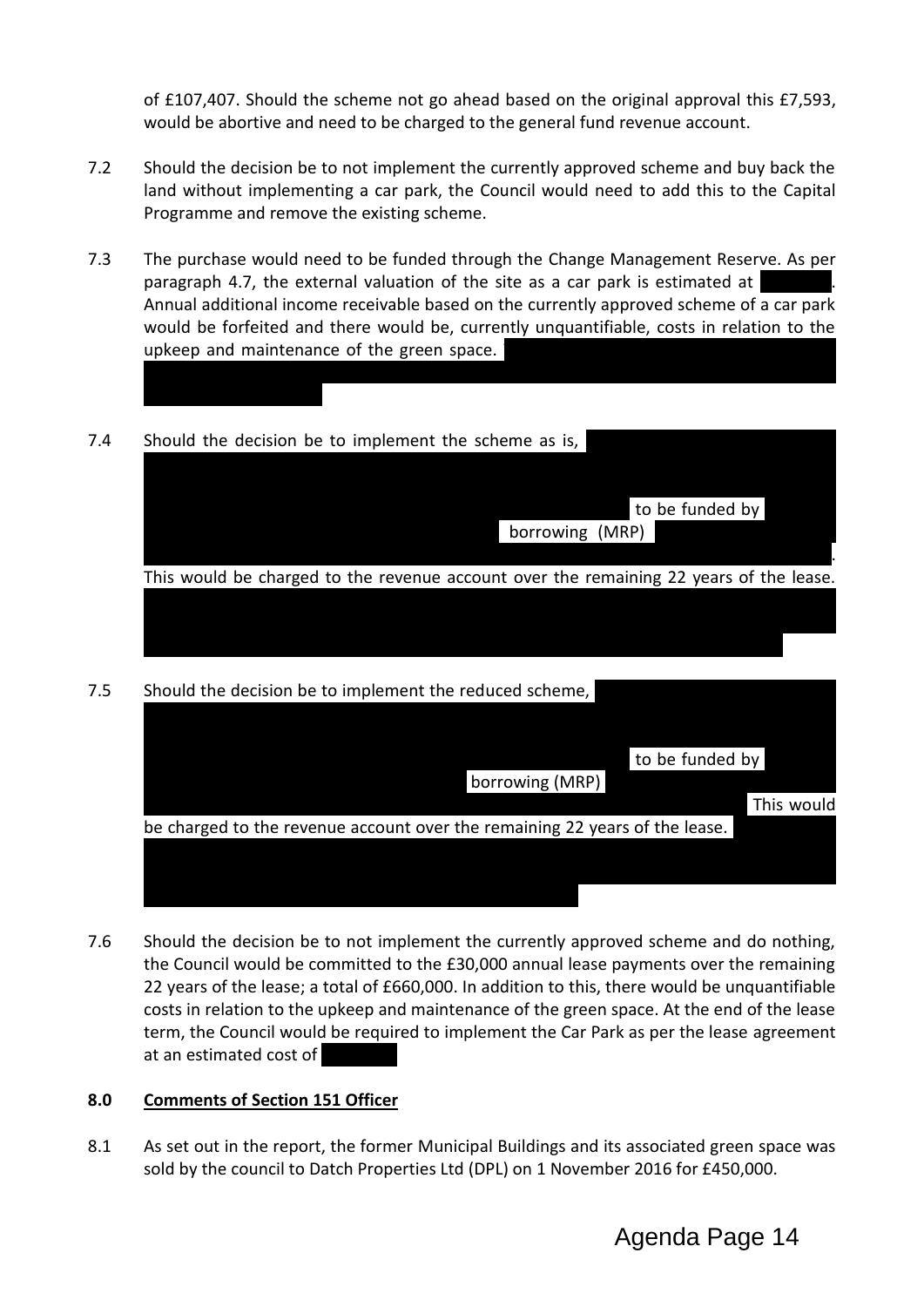- 8.2 On 22 January 2019, the council entered into a contractually binding 25 year lease for the land highlighted in blue in the diagram shown in section 1.3 of this report. The terms of the lease include an annual rent payment of £30,000 per annum, to commence after an initial rent free period of 2 years. The first payment, therefore, became due and was paid to the land owner on 22 January 2021. The only reason for entering into the lease was to construct a car park that would extend the availability of car parking on the existing London Road car park and to generate revenue that would exceed the annual rental cost of £30,000. The requirement to build a car park on this site was therefore included as a legal requirement in the lease.
- 8.3 This report includes options in addition to the approved scheme to remove the trees on site and build the car park and the financial implications of each of these options are summarised in the table in section 4.2 with more detail given in the Financial Implications in section 7. As stated in the report, two of these options are not viable as these would involve additional significant costs to the taxpayers of the district. These options are (i) do nothing and (ii) buy out of the lease/purchase the freehold.
- 8.4. The option to do nothing has no merit as the council would continue to pay £30,000 per annum for the remaining 22 years (£690,000 in total), continue to incur costs in maintaining the site and then have to build a car park anyway at the end of the lease term at an estimated cost of around **A100 (based on current cost of construction inflated to** the end of the lease term.
- 8.5 The option to purchase the land has even less merit and if the council were to choose this option then the efficacy of the decision will more than likely be open to challenge. The land owner has proposed a price for the land of £675,000 and the council's independent valuation has suggested a value of  $\overline{5}$  based on use of the land as a car park. There are two fundamental issues with pursuing this option:
	- i. The whole of the demise; municipal buildings and the green space was sold by the council in November 2016 for £450,000. The purchaser then sold the municipal buildings to a related party for £375,000. These buildings are currently being developed as apartments which will generate a further development profit for the owner. This option presented here is for the council to buy back the remaining green space for  $\sim$   $\sim$  5000.
	- ii. As stated above, the valuation of  $\overline{500}$  is based on the use of the land as a car park and not as green space; yet the intent is to use it as green space – otherwise the council would be developing it as a car park under the terms of the current lease. Therefore, if the council are to consider purchasing the land then it should be doing so at a value commensurate to its use as green space.
- 8.6 In my professional opinion the options regarding the purchasing of the site or doing nothing to the site and continuing to pay the lease liabilities do not offer value for money for the local taxpayer and therefore I endorse the recommended option B.

# **9.0 RECOMMENDATIONS that:**

**a) Members approve progression of recommended option B;**